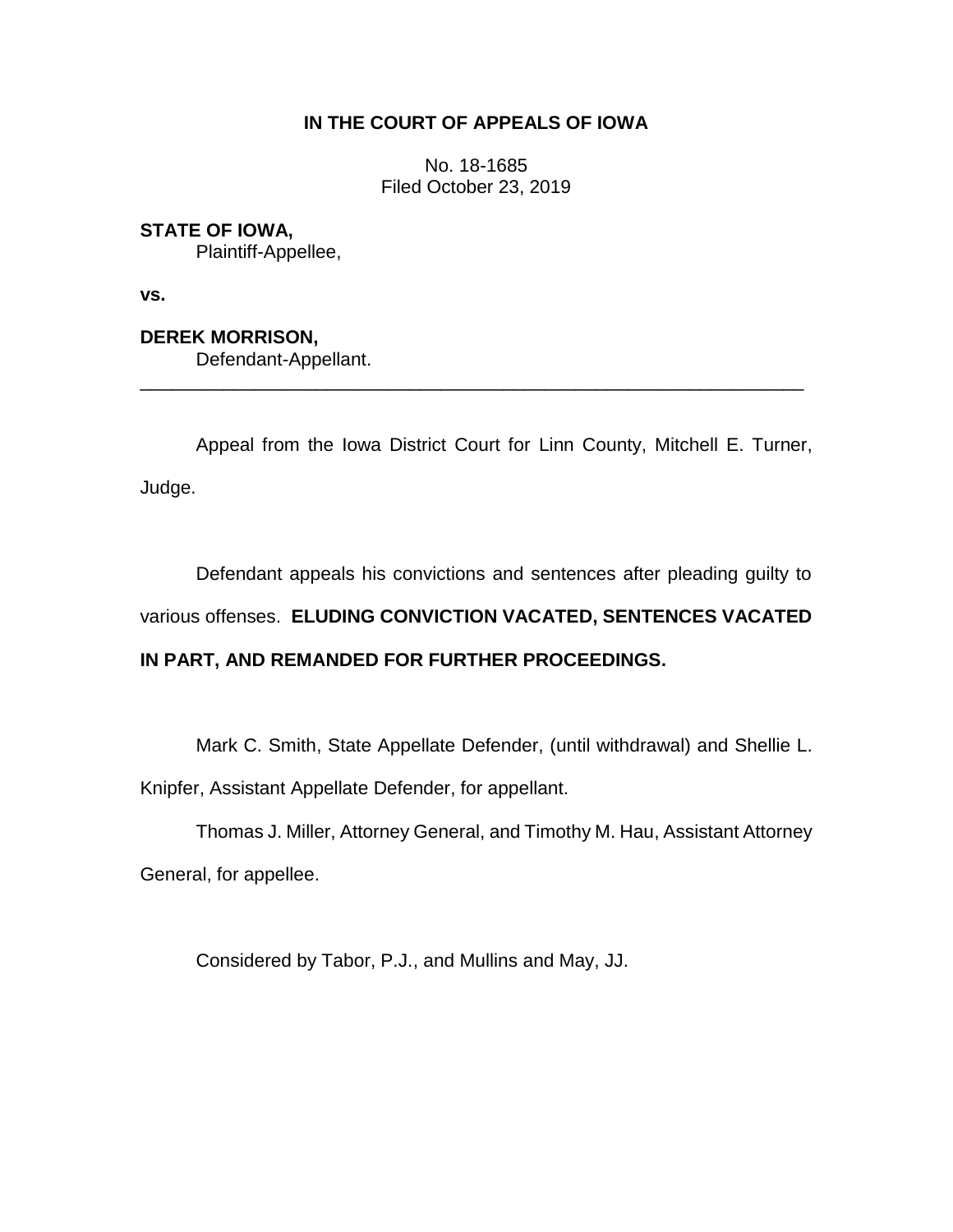**MAY, Judge.**

 $\overline{a}$ 

Derek Morrison was charged in three trial informations. <sup>1</sup> Morrison pled guilty to several offenses, including attempting to elude in violation of Iowa Code section  $321.279(3)$ . The district court imposed a sentence for each offense to which Morrison pled guilty. Each sentence included a prison term. The district court also ordered Morrison to pay court costs.

On appeal, Morrison argues (1) the record contains an insufficient factual basis for the attempt to elude charge and (2) the district court should not have awarded court costs before determining his reasonable ability to pay. We agree.

As to the eluding charge, the State concedes the record does not establish a factual basis that Morrison was pursued by a vehicle "driven by a uniformed peace officer," as required by Iowa Code section 321.279(3). So we vacate his conviction and sentence on that charge. We remand "for further proceedings at which time the State may supplement the record to establish a factual basis." *State v. Schminkey*, 597 N.W.2d 785, 792 (Iowa 1999).

<sup>1</sup> We refer to each case by an abbreviated form of their case numbers: 659, 660, and 724. In case 659, Morrison was charged with second-degree theft, in violation of Iowa Code sections 714.1 and 714.2(2) (2017) and attempt to elude, in violation of Iowa Code section 321.729(3). And in case 660, he was charged with first-degree robbery, in violation of Iowa Code sections 711.1(a) and 711.2. Finally, in 724, he was charged with attempted murder, in violation of Iowa Code sections 707.11(1) and 707.11(2); first-degree robbery, in violation of Iowa Code sections 711.1(1)(b), and 711.2; conspiracy to commit a forcible felony, in violation of Iowa Code sections 706.1(b) and 706.3(1); intimidation with a dangerous weapon, in violation of Iowa Code section 708.6; and carrying weapons, in violation of Iowa Code section 724.4(1).

 $2$  We recognize Iowa Code section 814.6 was recently amended to prohibit most appeals from guilty pleas. *See* 2019 Iowa Acts ch. 140, § 28. In *State v. Macke*, however, our supreme court held these amendments "apply only prospectively and do not apply to cases pending on July 1, 2019." 933 N.W.2d 226, 235 (Iowa 2019). We are bound by our supreme court's holding. We conclude, therefore, the amendments "do not apply" to this case, which was pending on July 1, 2019. *See id.*